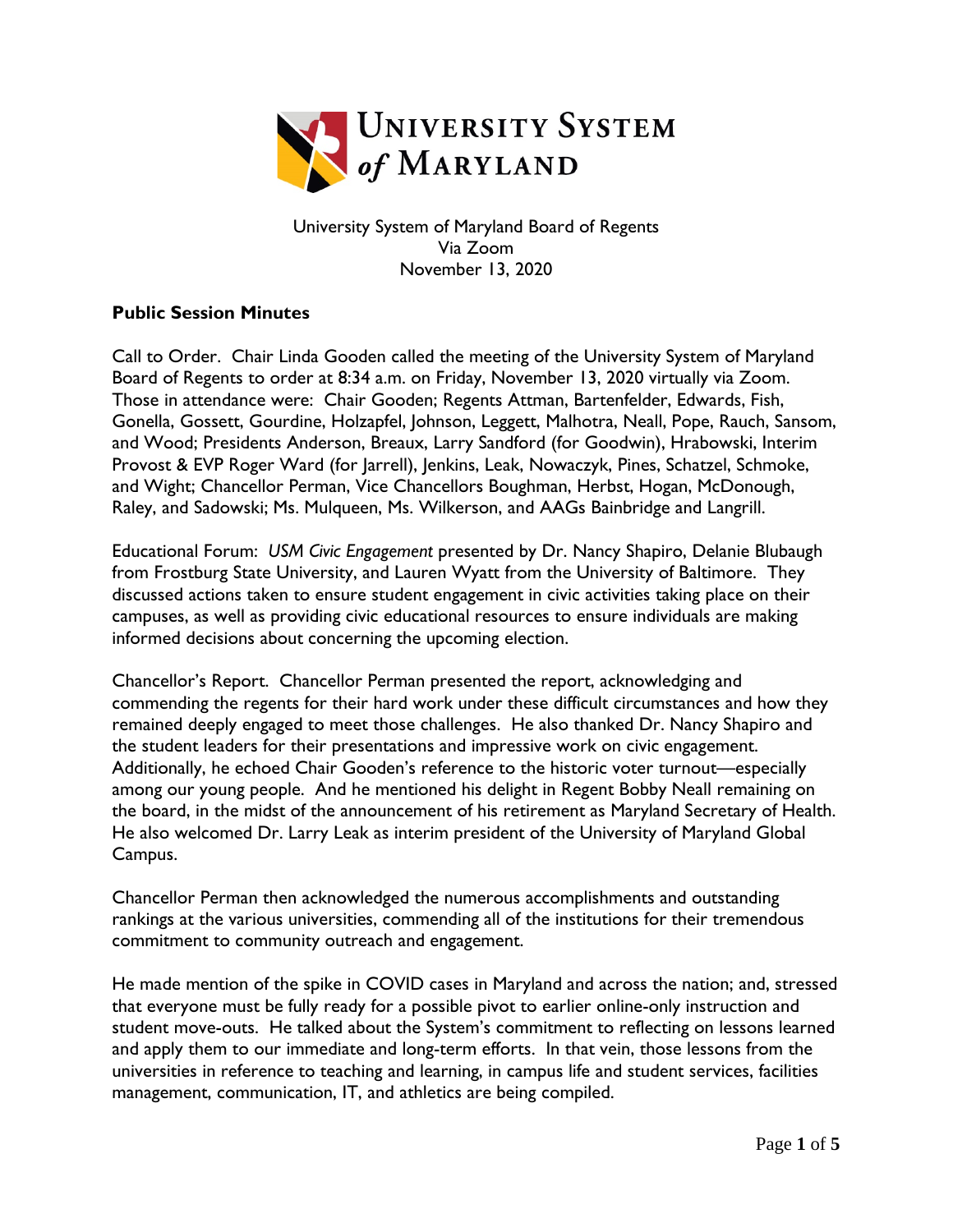Chancellor Perman shared that he has begun monthly virtual get-togethers with students across the System. This is his opportunity to better understand their experiences, their challenges, what they want from their education and whether they are getting it. He also continues to meet regularly with the presidents, center directors, and their cabinets which contributes to their collaboration and solidarity as a System. Additionally, Chancellor Perman is working to remain engaged with all the institutions by visiting every campus and regional center and to make regular visits a priority in his schedule.

He closed out his report by saying he is glad that we tried to fulfill our mission in education, research, and service; we tried to support the students who need what our campuses provide, and to keep them safe when the very concept of safety is threatened. He also stated that he is glad he put his faith in the System's faculty and staff, who have worked so hard to provide an education worthy of the USM's name. And he is glad for the trust of our students who remind us every day why we took on this work in the first place.

- 1. Report of Councils
	- a. University System of Maryland Student Council (USMSC). Ms. Rappeport presented the report, indicating that the focus of their meeting has been to strengthen the organization internally as well as through continued engagement of students with the Chancellor and USM Votes efforts. They had unanimously favorable support for their statement of opposition to the proposed Department of Homeland Security D/S rule which USMSC viewed as having detrimental impacts for the entire system if passed. Their next steps in this continued effort include bridges between USMSC and the Maryland Higher Education Commission (MHEC) Student Advisory Council. Lastly, of note, the USMSC as a whole continues to express appreciation for the tremendous work being done day in and day out by leaders at the institutional and system level as well as by faculty, staff, and fellow students during this time.
	- b. Council of University System Faculty (CUSF). Dr. Brunn presented the report and stated that CUSF has been focused on several action plan items; namely, formulating committees to address the following areas:
		- i. Board of Regents Faculty and Recognition Committee
		- ii. Ed Policy Committee
		- iii. Faculty Concerns Committee
		- iv. Rule and Membership Committee
		- v. Legislative Affairs and Policy Committee

There was also discussion of the potential to consult with the CIO of the Maryland Judiciary as they have faced many IT issues that correlate to USM security, academic integrity and other issues.

Lastly, she mentioned that a resolution encouraging faculty to give students time to participate in voting and election process activities on and surrounding the November  $3<sup>rd</sup>$  election was unanimously approved.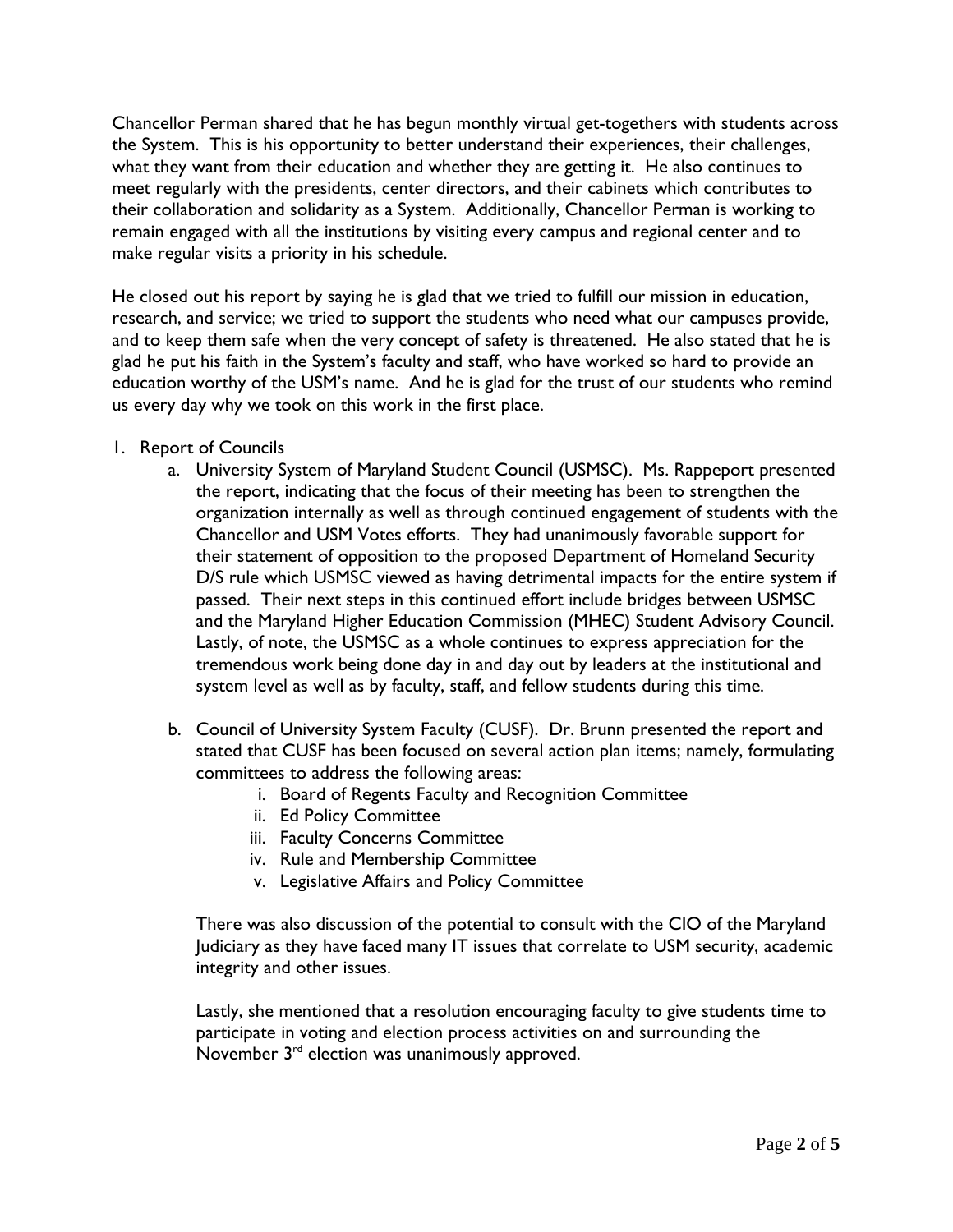d. Council of University System Staff (CUSS). Dr. Shishineh presented the report, indicating that last year the Council focused on best practices in shared governance; however, this year they will take it one step further with a focus on collaboration across shared governance.

Additionally, the Joint Councils met regularly and discussed shared challenges across constituency groups while looking for areas to collaborate. They also are hosting Advocacy Day, which will probably be held virtually, and are exploring some other potential Joint Council committee work and/or meeting opportunities.

- e. Council of University System Presidents (CUSP). Dr. Breaux presented the report stating the screening, monitoring, and testing for COVID-19 was key to understanding any spread on USM campuses. CUSP worked with the Maryland Department of Health on making more efficient the notification of students with positive tests results. It was found that by participating in the health information exchange with the *Chesapeake Regional Information System for our Patients* (CRISP), data sharing between participating institutions and the department of health expedited the time in which campuses were notified of students with positive test results. Managing the costs of the pandemic has been a key priority. As has been reported, every source of revenue—tuition and fees, auxiliary services, state appropriations, and grants and contracts—has retracted. CUSP addressed voter engagement ahead of the election with the goal of getting students more active in the electoral process. The campuses supported a variety of activities and resource sharing across the USM. Campuses provided web pages and portals, organized student fora, made videos, and more.
- 2. Consent Agenda. The Consent Agenda was presented to the regents by Chair Gooden. She asked if there were any items on the agenda that should be removed for further discussion. There were no requests to remove any items; therefore, Chair Gooden moved, and Regent Pope seconded the motion to accept the consent agenda. The motion was unanimously approved. The items included were:

## Consent Agenda Chair Gooden

- a. Committee of the Whole
	- i. Approval of meeting minutes' revision from June 19, 2020 Closed Session (action)
	- ii. Approval of meeting minutes from September 18, 2020 Public and Closed Sessions (action)
	- iii. Approval of meeting minutes from Special Board Meetings Public and Closed Sessions (action)
		- 1. September 27, 2020
		- 2. October 19, 2020
- b. Committee on Governance and Compensation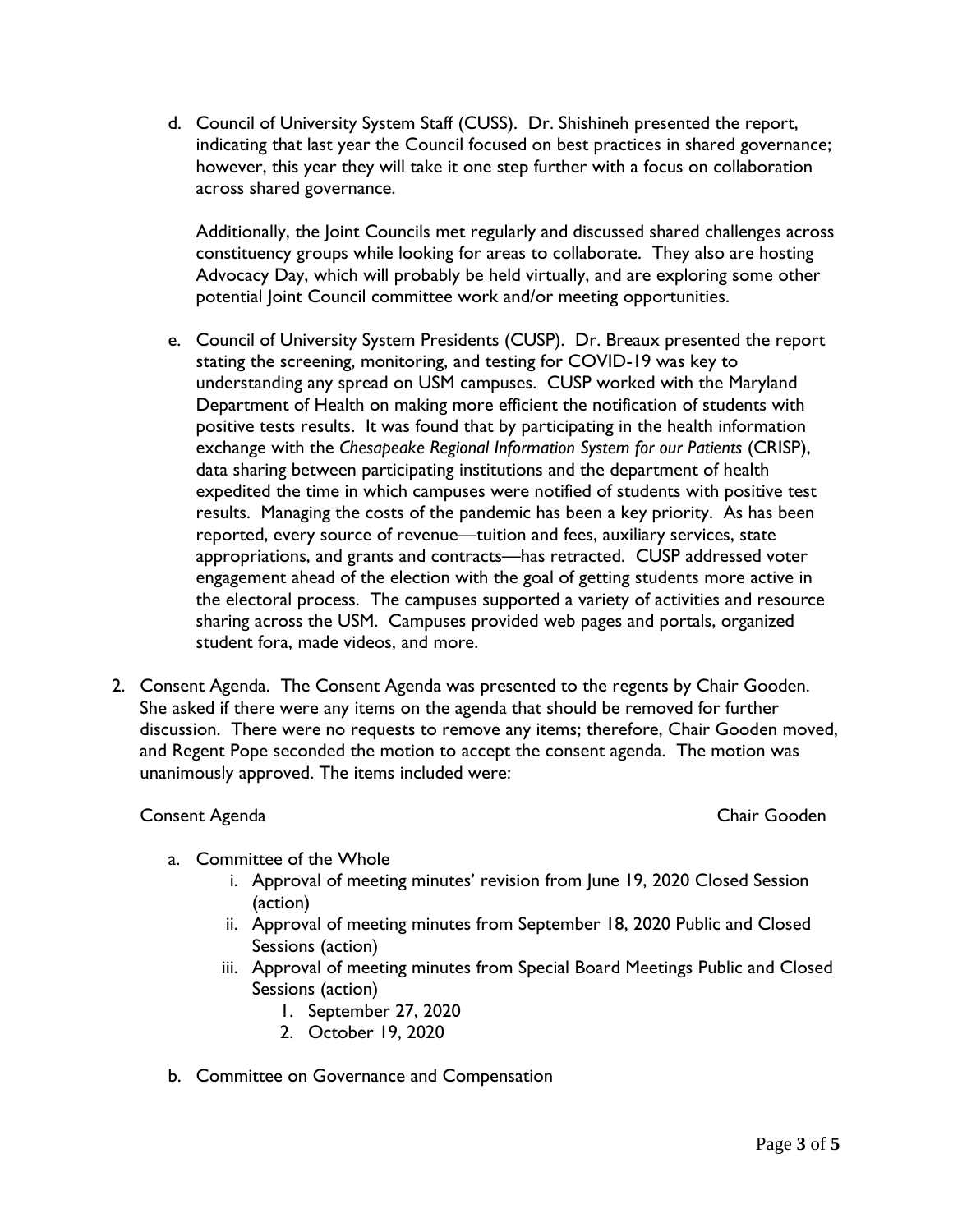- i. Approval of meeting minutes from December 2, 2020 Public and Closed Sessions (action)
- ii. Review of Committee Charters Committee on Education Policy and Student Life (action)
- c. Committee on Finance
	- i. Approval of meeting minutes from September 10, 2020 Public and Closed Sessions (action)
	- ii. University of Maryland, Baltimore: Renovation of Building 1 for School of Nursing Expansion at The Universities at Shady Grove (action)
	- iii. Towson University: Increase Authorization for New Science Complex (action)
	- iv. University of Maryland, Baltimore County: Real Property Transfer (information)
- d. Committee on Advancement
	- i. Approval of meeting minutes from October 28, 2020 Public and Closed Sessions (action)
	- ii. Approval to the Revised USM BOR VI-4.00 Policy on the Naming of Facilities and Programs (action)
	- iii. Quasi-Endowment Grant Approval (action)
	- iv. Approval of Committee Charter (action)
- e. Committee on Audit
	- i. Approval of meeting minutes from October 30, 2020 Public and Closed Sessions (action)
	- ii. Proposed Revisions to the Audit Committee Charter (action)
- f. Committee on Economic Development and Technology Commercialization i. Approval of meeting minutes from November 5, 2020 Public Session (action)
- 3. Review of Items Removed from Consent Agenda
- 4. Committee Reports
	- a. Committee on Audit Update. Regent Fish presented the report on the Review of Financial Disclosures of the Regents, Chancellor, and Presidents.
	- b. Committee on Finance **Regent Attman** 
		-
		- i. University System of Maryland: Amendment to the Forty-Second Bond Resolution—Auxiliary Facility and Tuition Revenue Bonds and Associated Conversion of Cash-Funded Projects to Revenue Bond Funding. Regent Attman moved that the Forty-Second Bond Resolution and the associated conversion of cash-funding of selected capital projects to revenue bond funding, and the authority to spend cash immediately if needed to be reimbursed from the proceeds of the next bond issue, anticipated for